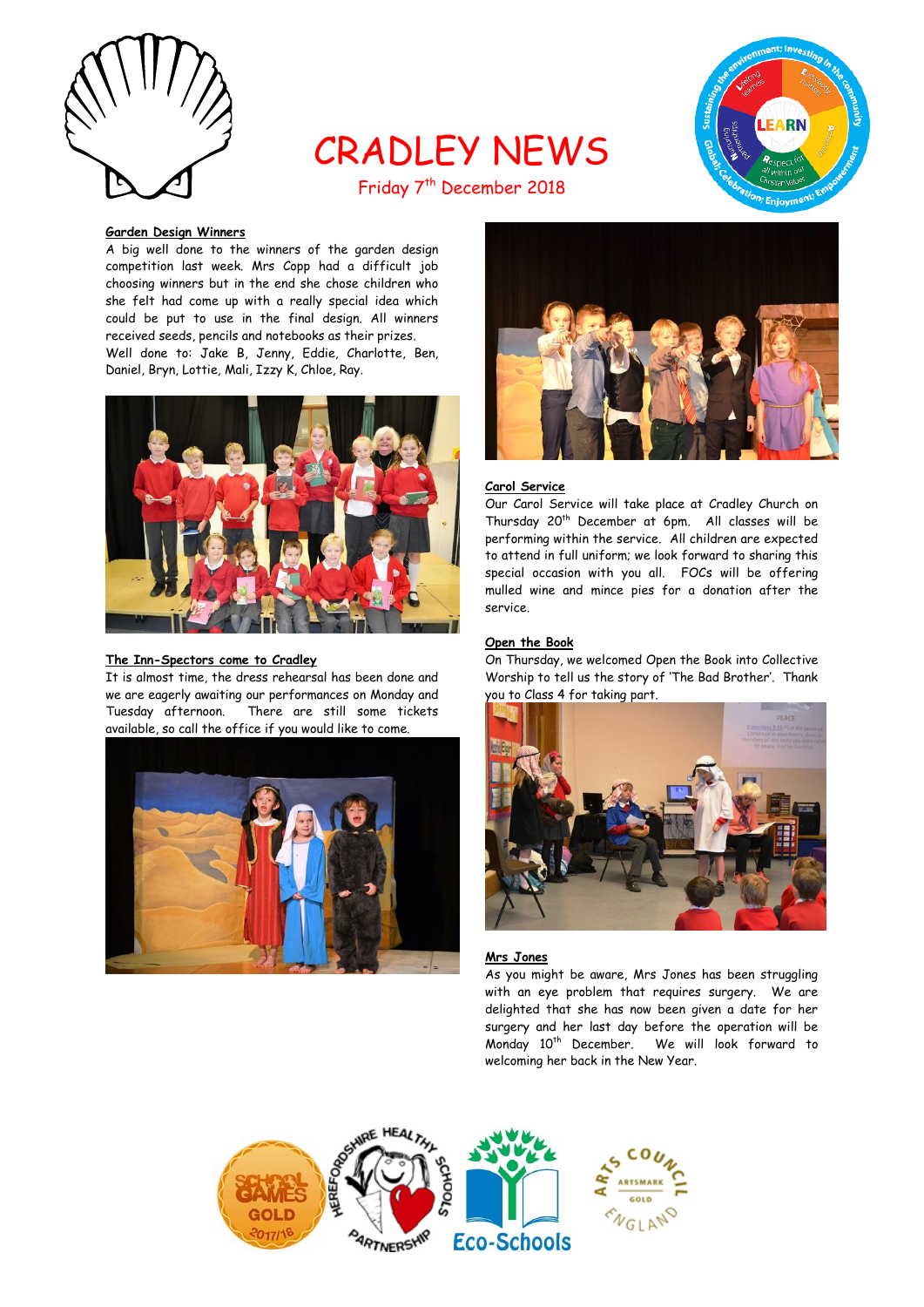## **Cradley Malvern Show Garden**

On Wednesday 12th December at 7.00pm there will be a garden design meeting for any adults who are interested in getting involved in the build. All welcome. The meeting will be at school.

#### **Football Matches**

On Tuesday, the football team travelled to Ledbury Primary to take part in their next fixture in the Winter league against Bosbury. This game was played in, what can only be described as challenging light conditions, or the almost dark!! A cagey first half saw both teams compete well, with several chances going begging, until Kyle scored on a counter attack. In the second half, with the slope Cradley started to dominate the game, and as the dark descended goals from Finn and Harley (making his Cradley debut) sealed a fine 3-0 win against a strong Bosbury side. Well played to; Sofia, Oscar, Emil, Finn, Will M, Harley, Kyle, Oliver and Freddie.

## **Inset Day**

A date for your 2019 diary: school will be closing on Friday  $8<sup>th</sup>$  February from 12pm. Four local schools are joining together to allow all our staff to undertake training from an international expert in attachment disorders. We hope that this gives you enough notice to make alternative arrangements for that afternoon.

## **Christmas Cards**

The school postbox will arrive in the foyer on Monday 10<sup>th</sup> December. Cards are to be put in there from that date. On the last day of term, the Year 6 children deliver all the post to the various classes so all the cards can be opened together. Unfortunately, due to the new GDPR regulations, we are unable to give out class lists anymore, but please do ask if you require any help remembering any names that you may have forgotten.

## **Music Lessons**

We have the opportunity for children to learn to play the ukulele. This would be in a small group with the peripatetic music teacher. The cost will be between £3 and £5 depending upon the number of children in the group. Individual drum lessons are also available. Please let Mrs Booth know if your child is interested and then we can give you further details.

#### **Christmas Lunch**

School will be having its Christmas Lunch on Wednesday 19<sup>th</sup> December. You will need to have booked your child's lunch via Black Pepper by the **13th December**. (Please note: bookings cannot be taken after that deadline.)

#### **Christmas Community Concert**

On Thursday 20<sup>th</sup> December we will be hosting our annual Community Concert at 10am. We invite older members of the community - including the Leys and Evergreen Club to join us for festive cheer, minced pies and mulled wine.

If you know of any people who would like to join us, then please come and let us know.

## **Road Closure**

Last week, I received this correspondence from Herefordshire Council:

I am writing to inform you that work to replace the bridge deck of Storesbrook Bridge, situated on the B4214 between Staplow and Ledbury (Bromyard Road) has **been postponed until the beginning of January 2019.**

You will recall from earlier emails that Storesbrook Bridge was scheduled to close on Wednesday 28 November 2018 and reopen in February 2019. However, the new replacement bridge deck, which is being constructed off-site, will arrive later than originally anticipated.

## **This means that the bridge will now remain open over the Christmas and New Year period and close in early January 2019.**

While preparatory works could progress prior to the bridge's arrival, there is no benefit to users in closing the structure for longer than absolutely essential. It is therefore necessary to push the entire work programme back to maintain the minimum 13-week closure period necessary.

The bridge will continue to be inspected on a regular basis to ensure it remains safe to use but, assuming that it does not have to be closed early on safety grounds, it will now close in early January and reopen in early April 2019.

Apologies for any inconvenience the change in closure plan may cause you. I will be writing to update you on new closure dates and other arrangements during December.

## **FOCS - Friends of Cradley School**

While the finishing touches of this newsletter are being done, FOCS will be meeting at The Fold, Bransford (A4103) at 9am after the school run. We hope as many of you as possible have been able to come along, as this will be mostly about the final preparations for our School Christmas Fair. As this is the last newsletter before the day of the Christmas Fair, please look out for other FOCS communications whether it be posters, fliers or slips in Home Liaison Books, text messages via school, emails via school, or in person at the school gate!

All the school-made apple juice has sold and a profit of £282 raised. Sally would like to pass on her thanks to everyone who helped with labelling and selling, as well as all those who bought bottles of it!

Thank you to all those who helped at last weekend's Cradley Village Christmas Fair, we couldn't have done it without such a reliable and supportive team of helpers! Thank you to Lucy Burton and Sarah Jeffries for their generous donations of prizes for the event. Congratulations to one of our school governors, Claire Griffiths, who guessed the number of chocolates in the Xmas Pudding! Yum! We made just under £50 which is great, as our games were affordable and we were able to join in this community event, as well as raise

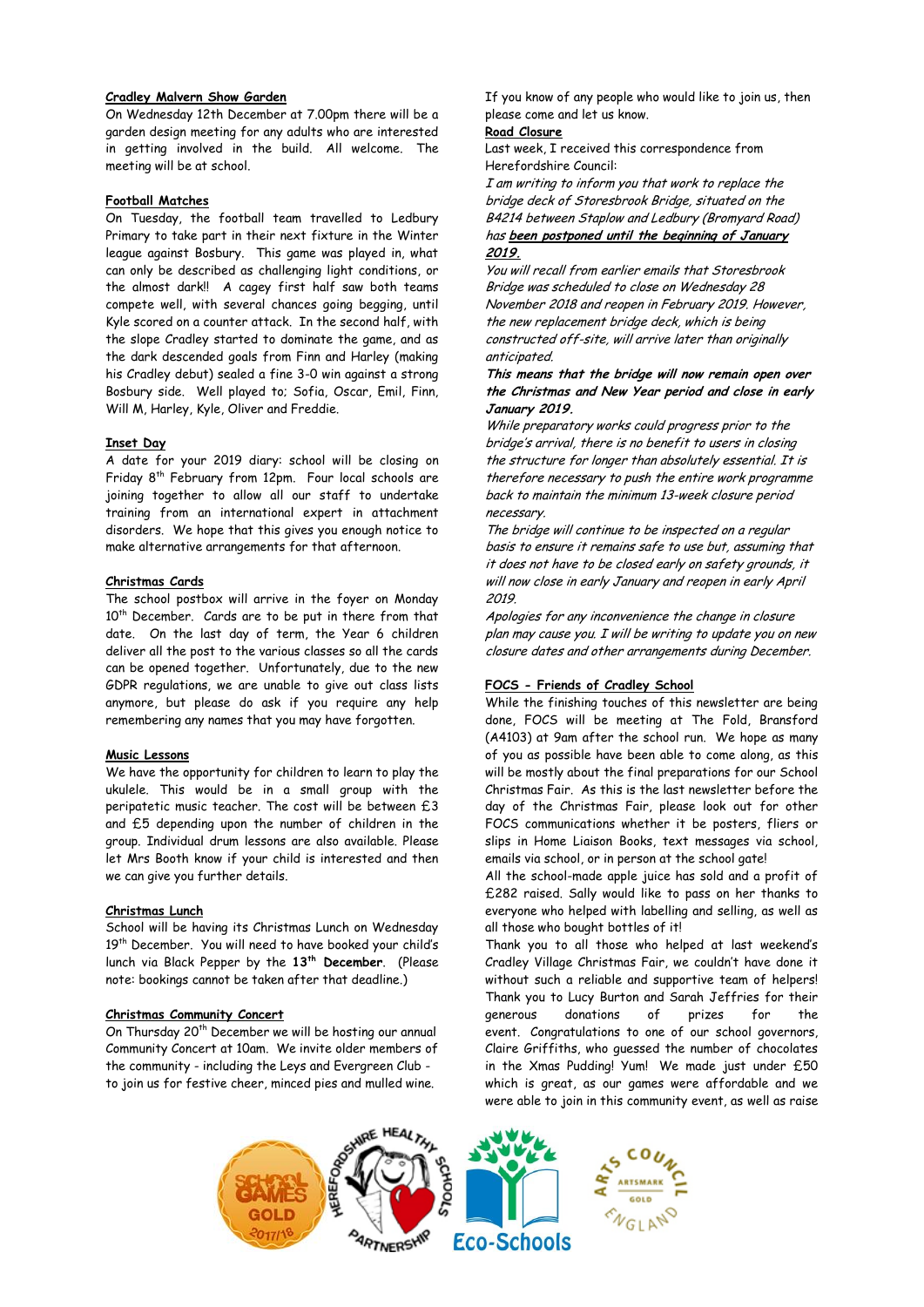some money for FOCS too. The Village Fair organisers made us very welcome and told us how great it was to see so many young people there, so thank you those of you who came along! FOCS would like to thank the organisers Jan Dampney and Judi Creed-Newton who have very kindly donated **over 100 prizes** left over from the fair, which we will be able to make good use of at our school Christmas fair next Friday.



## **School Christmas Fair** – Friday 14th Dec at 3pm.

Gifts for grown-ups, wrapping paper and accessories required please!

Thanks for all the donations so far for Santa's Secret Gift Shop at the Christmas Fair. This is for the children to choose an inexpensive gift for their parents or grandparents, siblings or friends (or teachers!) or pets, which we will wrap for them ready to pop under the tree. We have loads of lovely toys/games for the children to choose as presents for siblings and friends but we could do with more gifts for the grown ups please as well as wrapping paper and accessories to make these gifts look great under the tree. Please have a good rummage for unwanted giftable items lurking in your cupboards- toiletries, photo frames, chocolates, candles, preserves, stationery, notebooks, pet toys or treats etc. We really want to make this an exciting new addition to the Christmas Fair line up!

A box is in the foyer for your donations - any questions please see Zoe or Daff. THANK YOU.

Thank you for all your donations of bottles for the nonuniform day last week and to the Tombola team for collecting, storing and labelling these ready for next Friday!!

Santa's helpers are keeping very busy arranging Santa's Grotto for this year, which all sounds very exciting! Thank you again to all families who are helping make this event happen. We would welcome more offers of help, to set up, to clear away, to run a stall, to help out for half an hour here or there. Please let Grace Lyndon know if you can help out, or please message via school or home liaison books.

**Mince Pies!** Please add an extra box of mince pies to your shopping list this week if you can. FOCS will be asking for these  $w/c$  17<sup>th</sup> Dec which is the week of the Carol Service. If you're partial to a bit of mince-pie baking, our FOCS team for the Carol Service mulled wine and mince pies (Poppy Stanley, Gemma D and Bernie Hughes) will be grateful for all donations.

If you're ordering Christmas pressies on line, please remember to use our Easyfundraising link when you are making purchases on

line. [https://www.easyfundraising.org.uk/causes/friend](https://www.easyfundraising.org.uk/causes/friendsofcradleyschool/) [sofcradleyschool/](https://www.easyfundraising.org.uk/causes/friendsofcradleyschool/) as FOCS will receive a percentage of your costs at no extra cost to you.

After December, we are looking for a new volunteer to update the newsletter for FOCS. Please let Grace Lyndon (Chair) know or via school if you would like to help FOCS with this.

#### **Cradley Scout Group**

Thank you to all those cubs, beavers and parents from School that helped at the Village Christmas Fair last weekend. It was a really good day. The competition on the "Feeding the Reindeer" stall was particularly fierce, especially when the adults got involved. Well done to Daff Tambling for taking that top honour. A big thank you to Lucy Burton who created the Reindeer and the Fire Place. Along with FOCS, our stand looked really great. Thank you to Annie for all the support and help from the FOCS team as well. James Burton, Cubs Leader

#### **Nursery**

Christmas has officially arrived in Nursery, it's never too early! On Monday we all helped to decorate the Christmas tree, it's no Rockefeller centre Christmas tree but our Christmas tree is fabulous in its own unique way. We've been busy in P.E on Monday delivering presents with Carol, we all had to throw a present into a hoop to deliver them down the chimneys like Father Christmas. On Tuesday we all enjoyed playing Christmas maths games on the iPad's with Lauren. Wednesday we opened our doors again for Stay and Play and everyone thoroughly enjoyed exploring our messy tray that was full of snow! To add a little more excitement to our morning we made Christmas themed playdough with Charlie. This week we have loved listening to Katrina read us 'The Stick Man' story, we then got to write our names in the snow tray with our own sticks. We finished off our week with a Nativity dress rehearsal on Friday; we had some very cute sheep in Nursery. In the afternoon we all made Christmas biscuits with Katrina and Charlie.



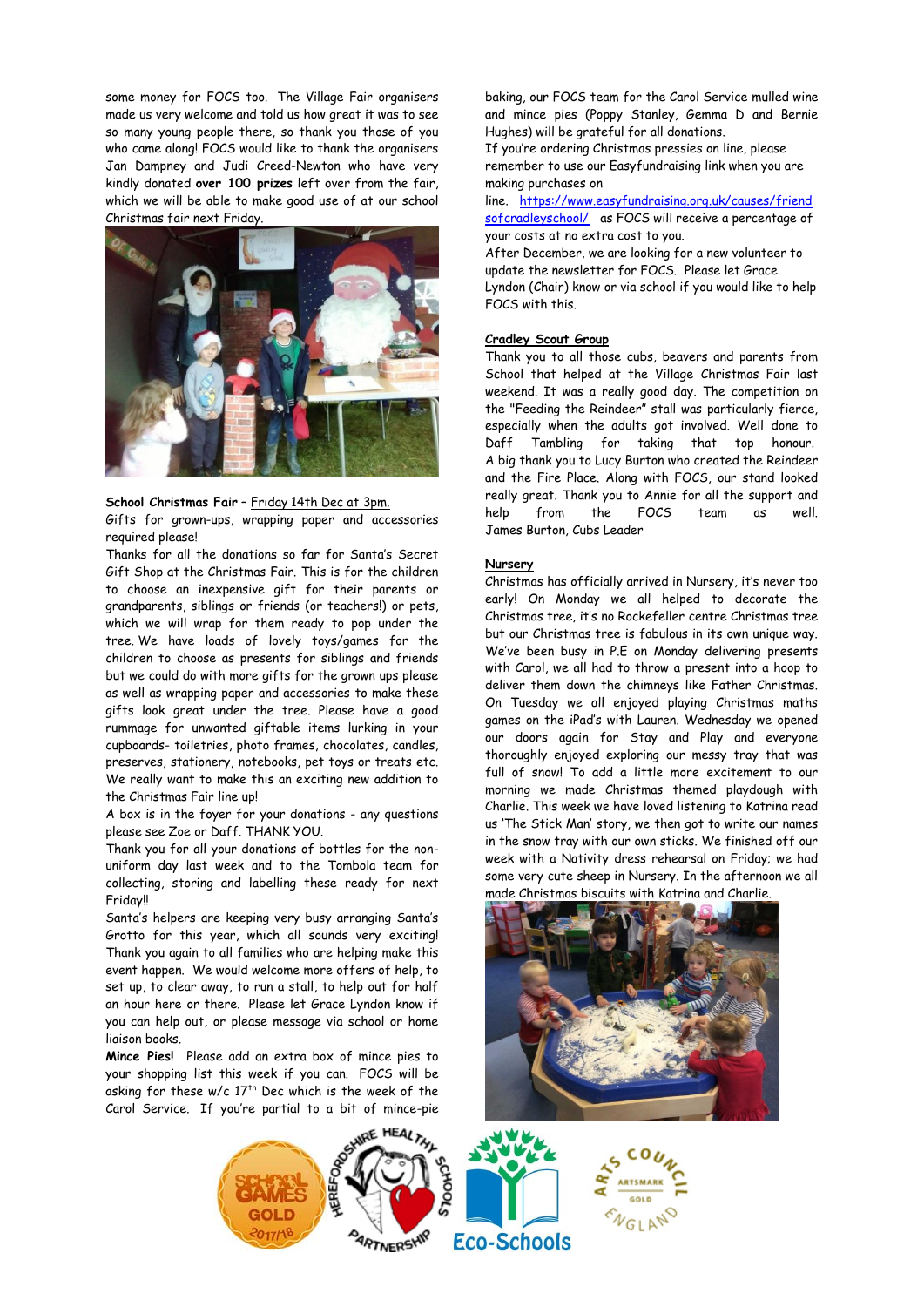## **Class 1**

It's been a busy week with rehearsals on the stage, in costume with props! We had our first performance to the whole school today and a few of our younger siblings came to watch too. We've enjoyed opening our Class 1 Advent Calendar each morning and we are all waiting patiently for our turn! We have managed to squeeze in some English and Maths through the mornings, singing our way through The Twelve Days of Christmas and adding partridges to calling birds and subtracting five gold rings…answers on a postcard! We even found time to send Santa an email!

### **Class 2**

This week we have been working hard to perfect our lines for our play. We have also been organising costumes and finalising dances and practising using props. We have also managed to fit in some lessons about measuring the weather. We made wind socks and set up a weather station to find out the temperature and how much rain has fallen!

#### **Class 3**

A run around fractions lesson on the playground helped to secure our skills of adding fractions this week, and we have also been looking at Roman numerals too. In English we have been looking at how adverbs can make our sentences more interesting, carefully, playing around with where we could place them. In topic our weaving continues and we have also looked at the life of the daughter of Alfred the Great, Aethelflaed, who did great things in Mercia and England. We have also been opening our class advent calendar and have started practicing our song for the Carol Service…very exciting!

#### **Class 4**

This week Class 4 have been learning to add and subtract fractions, we have been using visual aids, reasoning and adding and subtracting fractions with related denominators. In English we have been developing our news report writing by orally learning a news report, editing the details and learning about grammatical techniques before writing a similar version ourselves. In the afternoons Year 5 have had their final swimming session of the term, and Year 4 shared the games they created on Scratch with the Year 3s. We have also developed our dribbling skills in basketball, learned more about farm animals in French and developed our knowledge of the human and physical geography of the Alps.

#### **Class 5**

This week we have been writing a first draft explaining how our chosen critically endangered species is under threat of extinction and what must be done about it. This is particularly topical in a week when Sir David Attenborough, from the UN summit in Poland, has warned us about the threat that climate change poses to

our planet and all its inhabitants. In maths we have continued work on ratio and proportion, getting active in the playground creating coloured 'patios' in different ratios, and reflected shapes in mirror lines. In science, we considered how plants have adapted to some extreme environments, and in topic we used a 'drawing without drawing' technique to re-create images of Charlie Chaplin and 'the kid'.



#### **Stars of the Week**

**Nursery** Hayden Jeffries for persistence in learning Arthur Keveren for taking a risk at circle time

- **Class** 1 Jack Yardley for persistence and taking a risk when covering a part in the nativity Harry Purser-Wall for his enthusiasm in nativity rehearsals and singing
- **Class 2** Joseph Davies for saying his lines independently in the nativity Uriah Lyndon for being positive during nativity rehearsals
- **Class 3** Ben Griffiths for persistently trying his best at work and for being helpful Isabella Kildare for independence and persistence with her weaving
- **Class 4** Mali Robb for being proactive about making Class 4 a happy place Elsie-Mae Jackson for always having a smile and a positive 'can do' attitude
- **Class 5** Oliver Burton for attention to detail and persistence with his writing Bo Brett for persistently great effort and enthusiasm with swimming this term